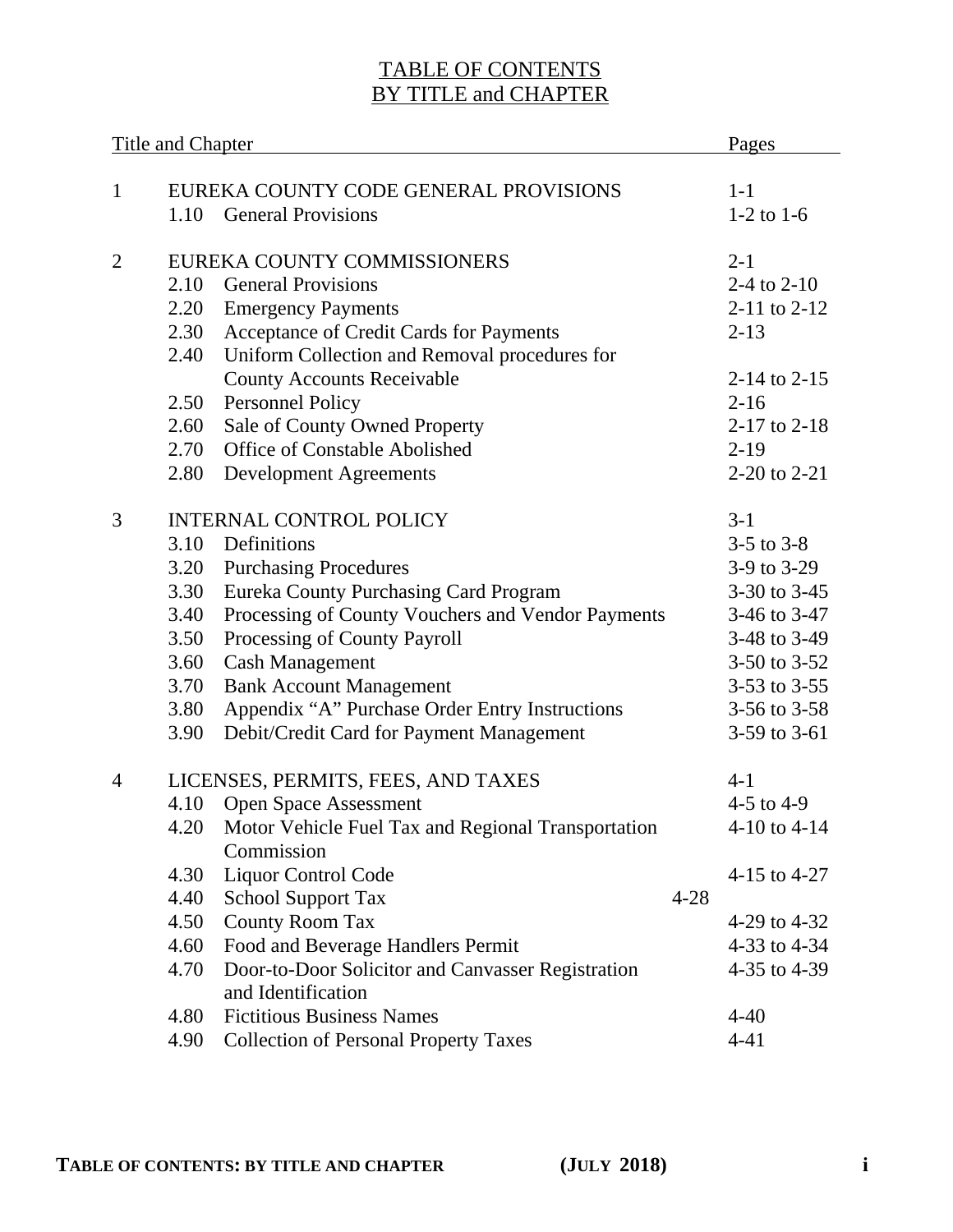| 5      |      | SPECIAL ASSESSMENTS AND FUNDS                                                     | $5 - 1$        |    |
|--------|------|-----------------------------------------------------------------------------------|----------------|----|
|        | 5.10 | <b>Iustice's Courts Facilities Administrative Assessment</b>                      | $5-2$ to $5-4$ |    |
|        |      | 5.20 Forensic Services Fund                                                       | $5 - 5$        |    |
|        |      | 5.30 Assessor Technology Fund                                                     | $5 - 6$        |    |
| 6      |      | <b>HEALTH AND WELFARE</b>                                                         | $6-1$          |    |
|        |      | 6.10 Animals at Large                                                             | $6-7$ to $6-8$ |    |
|        |      | 6.20 Dog Control                                                                  | 6-9 to 6-13    |    |
|        |      | 6.30 Law Enforcement Animals                                                      | $6 - 14$       |    |
|        |      | 6.40 Fireworks                                                                    | $6 - 15$       |    |
|        |      | 6.50 Curfew                                                                       | $6 - 16$       |    |
|        |      | 6.60 Prostitution and Marijuana                                                   | 6-17 to 6-19   |    |
|        |      | 6.70 Discriminatory Housing Practices                                             | 6-20 to 6-25   |    |
|        | 6.80 | <b>Abatement of Dangerous Structures</b>                                          | 6-26 to 6-32   |    |
|        |      | 6.90 Property Offenses                                                            | $6 - 33$       |    |
|        |      | 6.100 Vehicles and Traffic                                                        | 6-34 to 6-36   |    |
|        |      | 6.110 Sidewalk Use and Upkeep                                                     | 6-37 to 6-38   |    |
|        |      | 6.120 Refuse and Garbage                                                          | 6-39 to 6-41   |    |
|        |      | 6.130 Eureka County Fire Protection District                                      | 6-42 to 6-44   |    |
|        |      | 6.140 International Building Code                                                 | $6 - 45$       |    |
|        |      | 6.150 Cat Control                                                                 | $6 - 46$       |    |
|        |      | 6.160 Background Checks                                                           | $6 - 47$       |    |
|        |      | 6.170 Unlawful Intoxicating Compounds                                             | 6-48 to 6-49   |    |
| $\tau$ |      | EUREKA COUNTY ECONOMIC DEVELOPMENT PROGRAM 7-1                                    |                |    |
|        | 7.10 | Eureka County Economic Development Program                                        | $7-2$ to $7-3$ |    |
| 8      |      | PLANNING COMMISSION                                                               | $8-1$          |    |
|        | 8.10 | <b>Planning Commission Board</b>                                                  | $8 - 8$        |    |
|        |      | 8.20 Division of Lands                                                            | 8-9 to 8-13    |    |
|        | 8.30 | Definitions                                                                       | 8-14 to 8-16   |    |
|        | 8.40 | Subdivisions - Tentative maps                                                     |                |    |
|        |      | $(N.R.S. 278.330 - N.R.S.278.353)$                                                | 8-17 to 8-20   |    |
|        | 8.50 | <b>Subdivisions - Design Requirements</b>                                         | 8-21 to 8-27   |    |
|        | 8.60 | Subdivisions - Final maps                                                         |                |    |
|        |      | $(N.R.S. 278.360 - N.R.S. 278.460)$                                               | 8-28 to 8-32   |    |
|        | 8.70 | Subdivisions - Improvements                                                       | $8 - 33$       |    |
|        | 8.80 | Subdivisions - Completion and Inspection                                          | $8 - 34$       |    |
|        | 8.90 | Parcel Maps (N.R.S. 278.461 - N.R.S. 278.469)                                     | 8-35 to 8-39   |    |
|        |      | 8.100 Division of Land Into Large Parcels<br>$(N.R.S. 278.471 - N.R.S. 278.4725)$ | 8-40 to 8-42   |    |
|        |      | 8.110 Planned Unit Development                                                    |                |    |
|        |      | $(N.R.S. 278A.010 - N.R.S. 278A.370)$                                             | 8-43 to 8-57   |    |
|        |      | 8.120 Enforcement Procedures and Penalties                                        | 8-58 to 8-60   |    |
|        |      | 8.130 Flood Damage Prevention                                                     | 8-61 to 8-81   |    |
|        |      | 8.140 Mobile Homes                                                                | 8-82 to 8-87   |    |
|        |      | (JULY 2018)<br>TABLE OF CONTENTS: BY TITLE AND CHAPTER                            |                | ii |
|        |      |                                                                                   |                |    |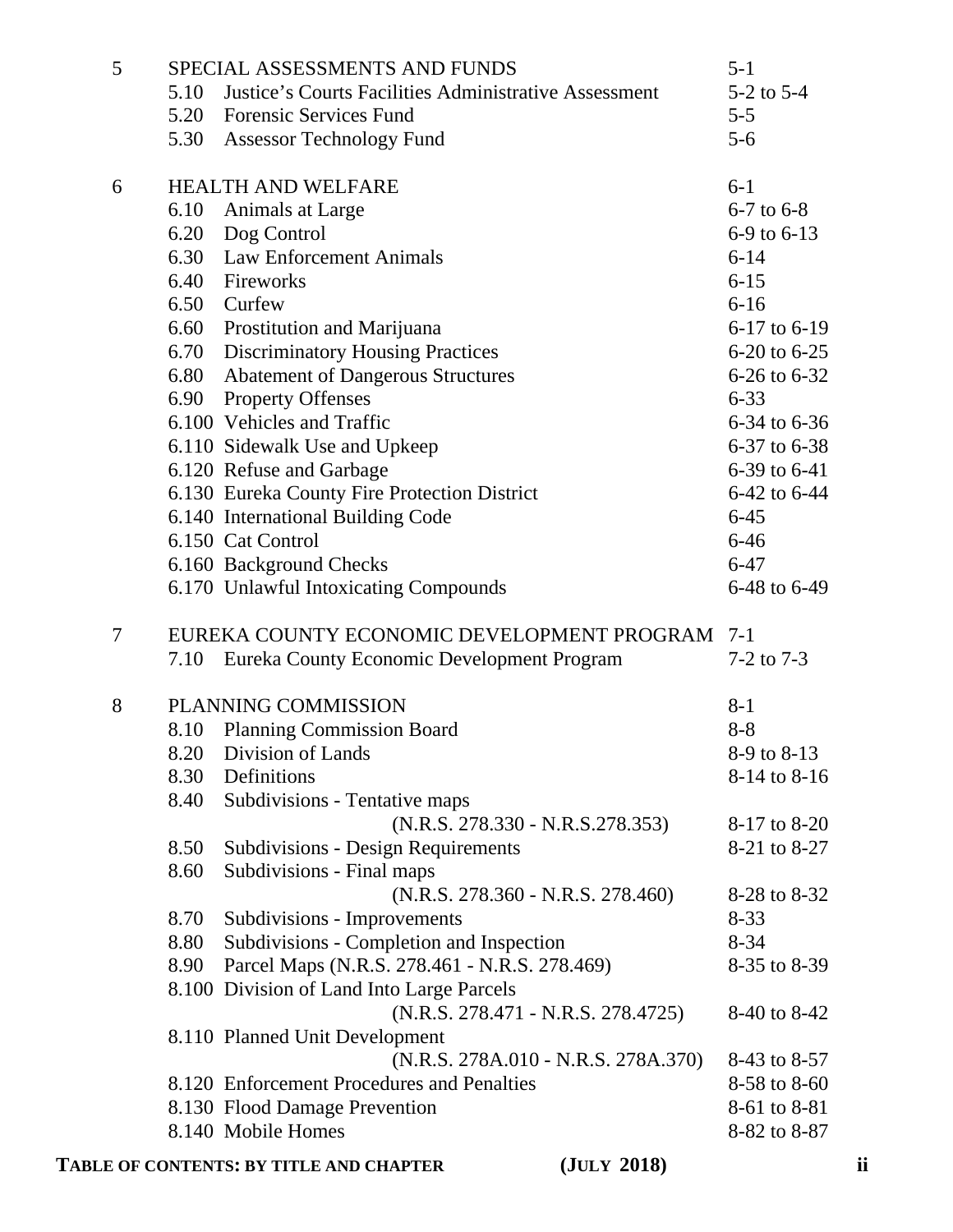|    | 8.150 Water Rights Dedication                                                                                                                                                                                                                                                                         | 8-88                                                                                                                   |
|----|-------------------------------------------------------------------------------------------------------------------------------------------------------------------------------------------------------------------------------------------------------------------------------------------------------|------------------------------------------------------------------------------------------------------------------------|
| 9  | NATURAL RESOURCES AND LAND USE<br>9.10<br><b>Natural Resources Advisory Commission</b><br>Department of Natural Resources<br>9.20<br>9.30<br>Natural Resources and Land Use Plan<br>9.40<br>Cooperative Public Lands Management<br><b>Public Roads</b><br>9.50<br>9.60 Reversion of Public Lands      | $9-1$<br>$9-3$ to $9-4$<br>$9 - 5$<br>9-6 to 9-19<br>9-20 to 9-22<br>9-23 to 9-25<br>9-26 to 9-27                      |
| 10 | <b>TELEVISION DISTRICT</b><br>10.10 Television District                                                                                                                                                                                                                                               | $10-1$<br>10-2 to 10-3                                                                                                 |
| 11 | WELFARE AND INDIGENT SERVICES<br>11.10 Human Services Department<br>11.20 Welfare and Indigent Services<br>11.30 Counseling of Victims of Sexual Abuse and Assault<br>11.40 Emergency Management<br>11.50 Emergency Medical Services<br>11.60 Public Guardian/Administrator Office<br>11.70 Legal Aid | $11 - 1$<br>$11-4$<br>11-5 to $11-12$<br>11-13 to 11-14<br>11-15 to 11-17<br>11-18 to 11-19<br>11-20 to 11-23<br>11-24 |
| 12 | <b>TOWN OF EUREKA</b><br>12.10 Eureka Town Boundaries<br>12.20 Eureka Town Water System<br>12.30 Sewer System<br>12.40 Eureka Townsite Annexation Advisory Committee                                                                                                                                  | $12 - 1$<br>$12 - 4$<br>12-5 to 12-18<br>12-19 to 12-39<br>12-40 to 12-41                                              |
| 13 | TOWN OF CRESCENT VALLEY<br>13.10 Crescent Valley Boundaries<br>13.20 Crescent Valley Town Advisory Board<br>13.30 Crescent Valley Town Water System                                                                                                                                                   | $13 - 1$<br>$13 - 3$<br>13-4 to 13-5<br>13-6 to 13-19                                                                  |
| 14 | DEVIL'S GATE WATER GENERAL<br><b>IMPROVEMENT DISTRICT</b><br>14.10 Devil's Gate Water General Improvement District Creation<br>14.20 Water System Rates and Conditions                                                                                                                                | $14-1$<br>14-2 to 14-3<br>14-4 to 14-17                                                                                |
| 15 | DIAMOND VALLEY DISTRICTS<br>15.10 Diamond Valley Weed Control District<br>15.20 Diamond Valley Rodent Control District                                                                                                                                                                                | $15 - 1$<br>15-2 to 15-3<br>15-4 to 15-5                                                                               |